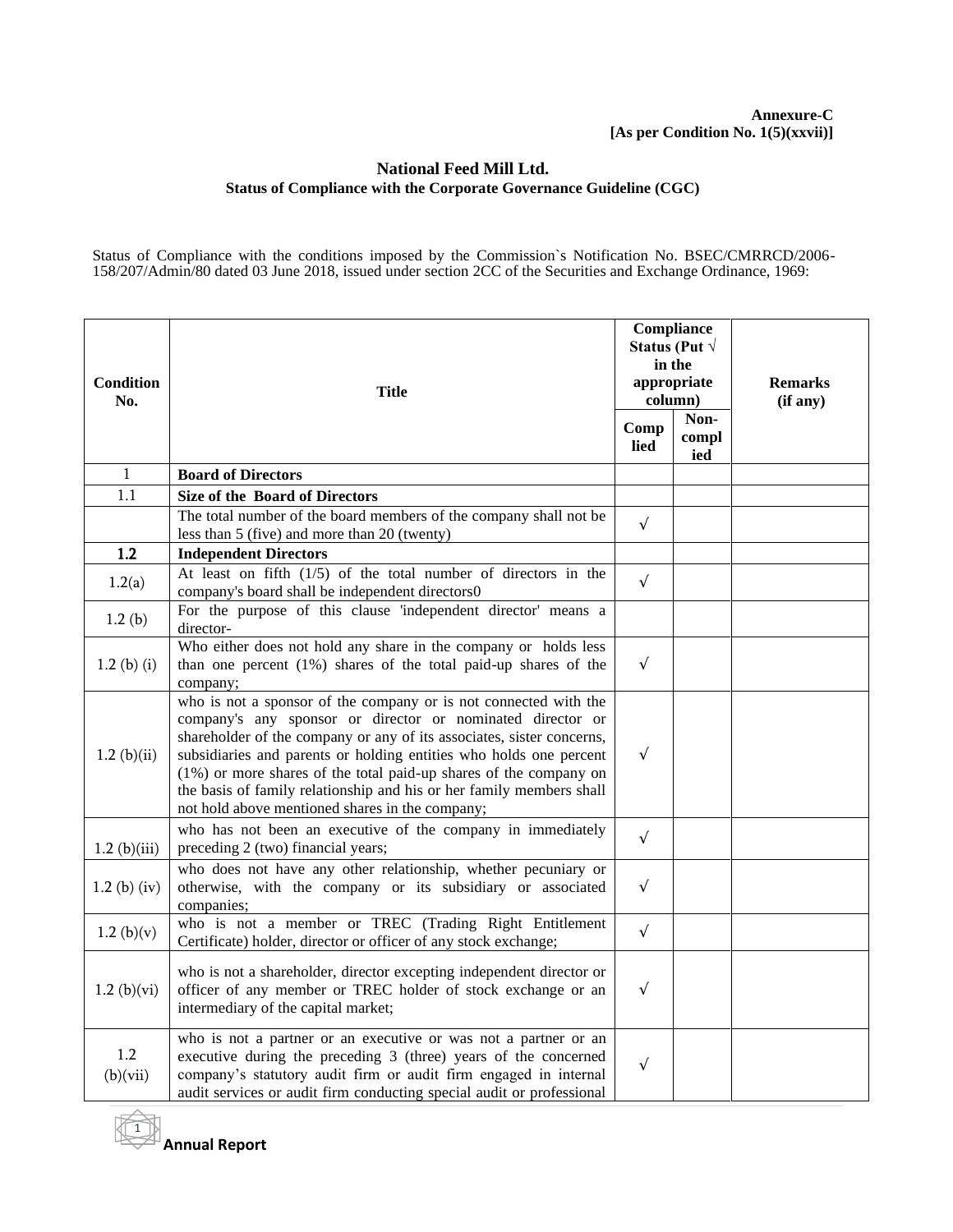|                  | certifying compliance of this Code;                                                                                                                                                                                                                                                                                                                                                                                                                         |            |  |
|------------------|-------------------------------------------------------------------------------------------------------------------------------------------------------------------------------------------------------------------------------------------------------------------------------------------------------------------------------------------------------------------------------------------------------------------------------------------------------------|------------|--|
| 1.2<br>(b)(viii) | who is not independent director in more than 5 (five) listed<br>companies;                                                                                                                                                                                                                                                                                                                                                                                  | $\sqrt{ }$ |  |
| 1.2 (b) $(ix)$   | who has not been convicted by a court of competent jurisdiction as a<br>defaulter in payment of any loan or any advance to a bank or a Non-<br>Bank Financial Institution (NBFI);                                                                                                                                                                                                                                                                           | $\sqrt{ }$ |  |
| 1.2~(b)(x)       | who has not been convicted for a criminal offence involving moral<br>turpitude;                                                                                                                                                                                                                                                                                                                                                                             | $\sqrt{ }$ |  |
| 1.2(c)           | Independent director shall be appointed by the Board of Directors<br>and approved by the shareholders in the Annual General Meeting<br>(AGM);                                                                                                                                                                                                                                                                                                               | $\sqrt{ }$ |  |
| 1.2(d)           | The post of independent director cannot remain vacant for more than<br>90 (ninety) days;                                                                                                                                                                                                                                                                                                                                                                    | $\sqrt{ }$ |  |
| 1.2(e)           | The tenure of office of an independent director shall be for a period<br>of 3 (three) years, which may be extended for 1 (one) term only;                                                                                                                                                                                                                                                                                                                   | $\sqrt{ }$ |  |
| 1.3              | <b>Qualification of Independent Director(ID)</b>                                                                                                                                                                                                                                                                                                                                                                                                            |            |  |
| 1.3(a)           | Independent Director shall be a knowledgeable individual with<br>integrity who is able to ensure compliance with financial laws,<br>regulatory requirements and corporate laws and can make<br>meaningful contribution to business;                                                                                                                                                                                                                         | $\sqrt{ }$ |  |
| 1.3(b)           | Independent Director shall have following qualifications                                                                                                                                                                                                                                                                                                                                                                                                    |            |  |
| 1.3(b)(i)        | Business leader who is or was a promoter or director of an unlisted<br>company having minimum paid up capital of Tk. 100.00 million or<br>any listed company or a member of any national or international<br>chamber of commerce or business association; or                                                                                                                                                                                                |            |  |
| 1.3(b)(ii)       | Corporate leader who is or was a top level executive not lower than<br>Chief Executive Officer or Managing Director or Deputy Managing<br>Director or Chief Financial Officer or Head of Finance or Accounts<br>or Company Secretary or Head of Internal Audit and Compliance or<br>Head of Legal Service or a candidate with equivalent position of an<br>unlisted company having minimum paid up capital of Tk. 100.00<br>million or of a listed company; | $\sqrt{ }$ |  |
| 1.3(b)(iii)      | Former official of government or statutory or autonomous or<br>regulatory body in the position not below 5th Grade of the national<br>pay scale, who has at least educational background of bachelor<br>degree in economics or commerce or business or law;                                                                                                                                                                                                 |            |  |
| 1.3~(b)(iv)      | University Teacher who has educational background in Economics<br>or Commerce or Business Studies or Law;                                                                                                                                                                                                                                                                                                                                                   |            |  |
| 1.3~(b)(v)       | Professional who is or was an advocate practicing at least in the<br>High Court Division of Bangladesh Supreme Court or a Chartered<br>Accountant or Cost and Management Accountant or Chartered<br>Financial Analyst or Chartered Certified Accountant or Certified<br>Public Accountant or Chartered Management Accountant or<br>Chartered Secretary or equivalent qualification;                                                                         | $\sqrt{ }$ |  |

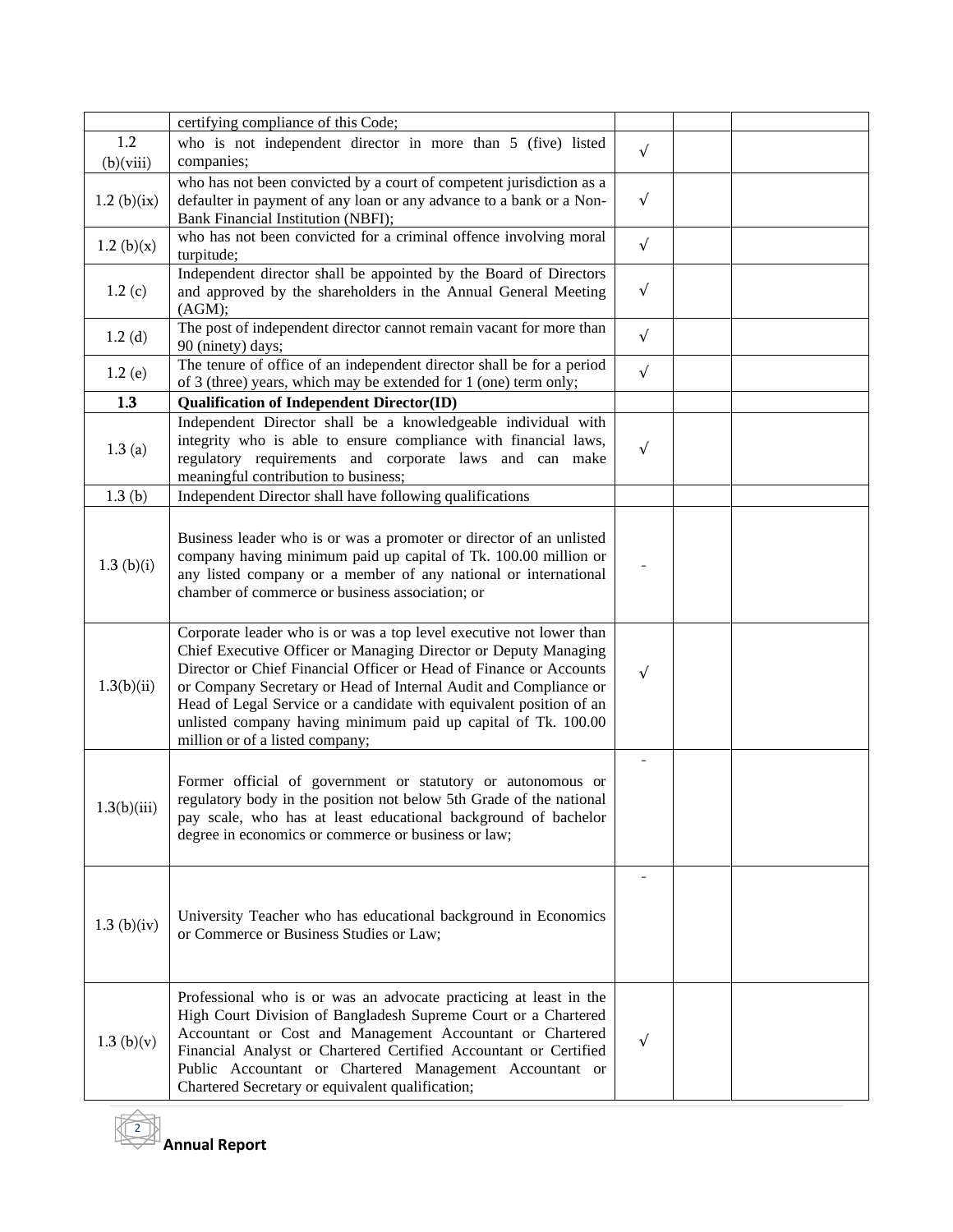| 1.3(c)                | The independent director shall have at least 10 (ten) years of<br>experiences in any field mentioned in clause (b);                                                                                                                                                                    | $\sqrt{ }$ |                                             |
|-----------------------|----------------------------------------------------------------------------------------------------------------------------------------------------------------------------------------------------------------------------------------------------------------------------------------|------------|---------------------------------------------|
| 1.3(d)                | In special cases the above qualifications may be relaxed subject to<br>prior approval of the Commission;                                                                                                                                                                               |            | No such issue<br>arose                      |
| 1.4                   | Duality of Chairperson of the Board of Directors and Managing<br><b>Director or Chief Executive Officer</b>                                                                                                                                                                            |            |                                             |
| 1.4(a)                | The positions of the Chairperson of the Board and the Managing<br>Director and/ or Chief Executive Officer (CEO) of the company<br>shall be filled by different individuals;                                                                                                           | $\sqrt{ }$ |                                             |
| 1.4(b)                | The Managing Director (MD) and/ or Chief Executive Officer<br>(CEO) of a listed company shall not hold the same position in<br>another listed company;                                                                                                                                 | $\sqrt{ }$ |                                             |
| 1.4(c)                | The Chairperson of the Board shall be elected from among the non-<br>executive directors of the company;                                                                                                                                                                               | $\sqrt{ }$ |                                             |
| 1.4(d)                | The Board shall clearly define respective roles and responsibilities<br>of the chairperson and the Managing Director and/ or Chief<br><b>Executive Officer:</b>                                                                                                                        | $\sqrt{ }$ |                                             |
| 1.4(e)                | In the absence of the chairperson of the Board, the remaining<br>members may elect one of themselves from non-executive directors<br>as Chairperson for that particular Board's meeting; the reason of<br>absence of the regular Chairperson shall be duly recorded in the<br>minutes. |            | No such incidence<br>arose                  |
| 1.5                   | The Directors' Report to Shareholders                                                                                                                                                                                                                                                  |            |                                             |
|                       | The Board of the company shall include the following additional<br>statements or disclosures in the Directors' Report prepared under<br>section 184 of the companies Act, 1994 (Act No. XVIII of 1994):-                                                                               |            |                                             |
| 1.5(i)                | An industry outlook and possible future developments in the<br>industry;                                                                                                                                                                                                               | $\sqrt{ }$ |                                             |
| 1.5(i)                | The Segment-wise or product-wise performance;                                                                                                                                                                                                                                          |            | The company operates<br>as a single segment |
| $1.5$ (iii)           | Risks and concerns including internal and external risk factors,<br>threat to sustainability and negative impact on environment, if any;                                                                                                                                               | $\sqrt{ }$ |                                             |
| $1.5 \ (\mathrm{iv})$ | A discussion on Cost of Goods sold, Gross Profit Margin and Net<br>Profit Margin;                                                                                                                                                                                                      | $\sqrt{ }$ |                                             |
| 1.5(y)                | A discussion on continuity of any Extra-Ordinary gain or loss;                                                                                                                                                                                                                         |            | No such issue arose                         |
| $1.5 \,(vi)$          | A detailed discussion on related party transactions along with a<br>statement showing amount, nature of related party, nature of<br>transactions and basis of transactions of all related party<br>transactions;                                                                       | $\sqrt{ }$ |                                             |
| $1.5 \text{ (vii)}$   | A statement of utilization of proceeds raised through public issues,<br>rights issues and/or any other instruments;                                                                                                                                                                    | $\sqrt{ }$ |                                             |
| $1.5$ (viii)          | An explanation if the financial results deteriorate after the company<br>goes for Initial Public Offering (IPO), Repeat Public Offering<br>(RPO), Rights Offer, Direct Listing, etc.;                                                                                                  |            | No such issue arose                         |
| $1.5$ (ix)            | An explanation on any significant variance that occurs between<br>Quarterly Financial performance and Annual Financial statements;                                                                                                                                                     | $\sqrt{ }$ |                                             |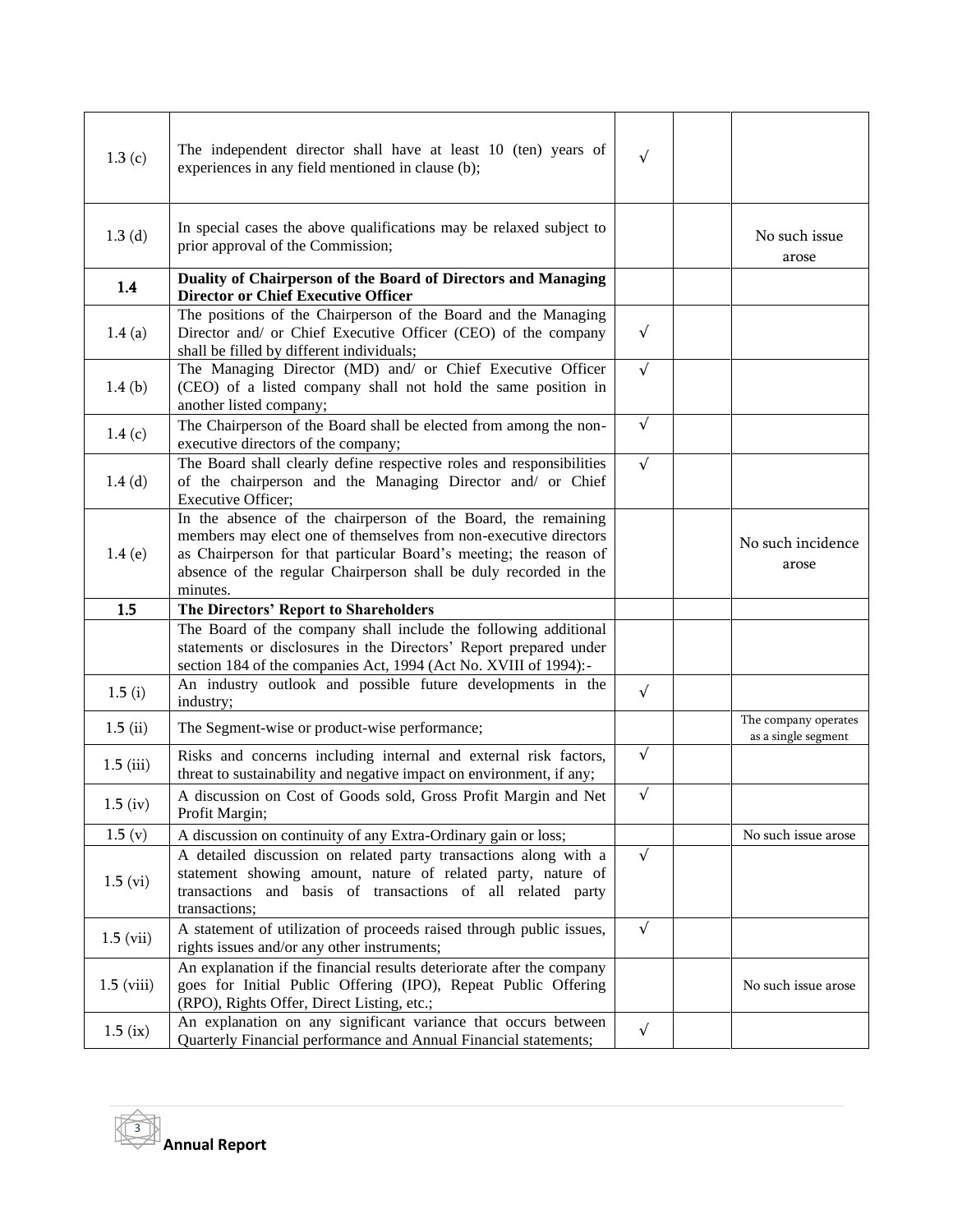| 1.5(x)                                  | A statement of remuneration paid to the directors including<br>independent directors                                                                                                                                                                            | $\sqrt{ }$ | Independent<br>directors have not<br>received any<br>remuneration                                                                                                   |
|-----------------------------------------|-----------------------------------------------------------------------------------------------------------------------------------------------------------------------------------------------------------------------------------------------------------------|------------|---------------------------------------------------------------------------------------------------------------------------------------------------------------------|
| 1.5 (xi)                                | The financial statements prepared by the management of the issuer<br>company present fairly its state of affairs, the result of its operations,<br>cash flows and changes in equity;                                                                            | $\sqrt{ }$ |                                                                                                                                                                     |
| $1.5 \ (xii)$                           | Proper books of account of the issuer company have been<br>maintained;                                                                                                                                                                                          | $\sqrt{ }$ |                                                                                                                                                                     |
| $1.5$ (xiii)                            | Appropriate accounting policies have been consistently applied in<br>preparation of the financial statements and that the accounting<br>estimates are based on reasonable and prudent judgment;                                                                 | $\sqrt{ }$ |                                                                                                                                                                     |
| 1.5 (xiv)                               | International Accounting Standards (IAS) or International Financial<br>Reporting Standards (IFRS), as applicable in Bangladesh, have been<br>followed in preparation of the financial statements and any<br>departure there-from has been adequately disclosed; | $\sqrt{ }$ |                                                                                                                                                                     |
| $1.5$ (xv)                              | The system of internal control is sound in design and has been<br>effectively implemented and monitored;                                                                                                                                                        | $\sqrt{ }$ |                                                                                                                                                                     |
| $1.5$ (xvi)                             | Minority shareholders have been protected from abusive actions by,<br>or in the interest of, controlling shareholders acting either directly or<br>indirectly and have effective means of redress;                                                              | $\sqrt{ }$ |                                                                                                                                                                     |
| $1.5$ (xvii)                            | There are no significant doubts upon the issuer company's ability to<br>continue as a going concern. If the issuer company is not considered<br>to be a going concern, the fact along with reasons thereof should be<br>disclosed;                              | $\sqrt{ }$ |                                                                                                                                                                     |
| $1.5$ (xviii)                           | An explanation that significant deviations from the last year's<br>operating results of the issuer company shall be highlighted and the<br>reasons thereof shall be explained;                                                                                  | $\sqrt{ }$ | Matter relating to<br>significant deviation<br>in note 2.13 & 2.14<br>of the financial<br>Statement                                                                 |
| 1.5(xix)                                | Key operating and financial data of at least preceding 5 (five) years<br>shall be summarized;                                                                                                                                                                   | $\sqrt{ }$ |                                                                                                                                                                     |
| 1.5 (xx)                                | An explanation on the reasons if the issuer company has not<br>declared dividend (cash or stock) for the year;                                                                                                                                                  | $\sqrt{ }$ | The Board declared<br>1% stock dividend for<br>the year ended 30 June<br>2021 which is subject<br>to approval of<br>shareholder on<br>21 <sup>st</sup> AGM and BSEC |
| $1.5$ (xxi)                             | Board statement to the effect that no bonus share or stock dividend<br>has been or shall be declared as interim dividend;                                                                                                                                       | $\sqrt{ }$ |                                                                                                                                                                     |
| $1.5$ (xxii)                            | The total number of Board meetings held during the year and<br>attendance by each director shall be disclosed;                                                                                                                                                  | $\sqrt{ }$ |                                                                                                                                                                     |
| $1.5$ ( $\boldsymbol{\mathrm{x}}$ xiii) | A report on the pattern of shareholding disclosing the aggregate<br>number of shares (along with name-wise details where stated<br>below) held by:-                                                                                                             |            |                                                                                                                                                                     |
| 1.5                                     | Parent/Subsidiary/Associated Companies and other related parties                                                                                                                                                                                                | $\sqrt{ }$ |                                                                                                                                                                     |

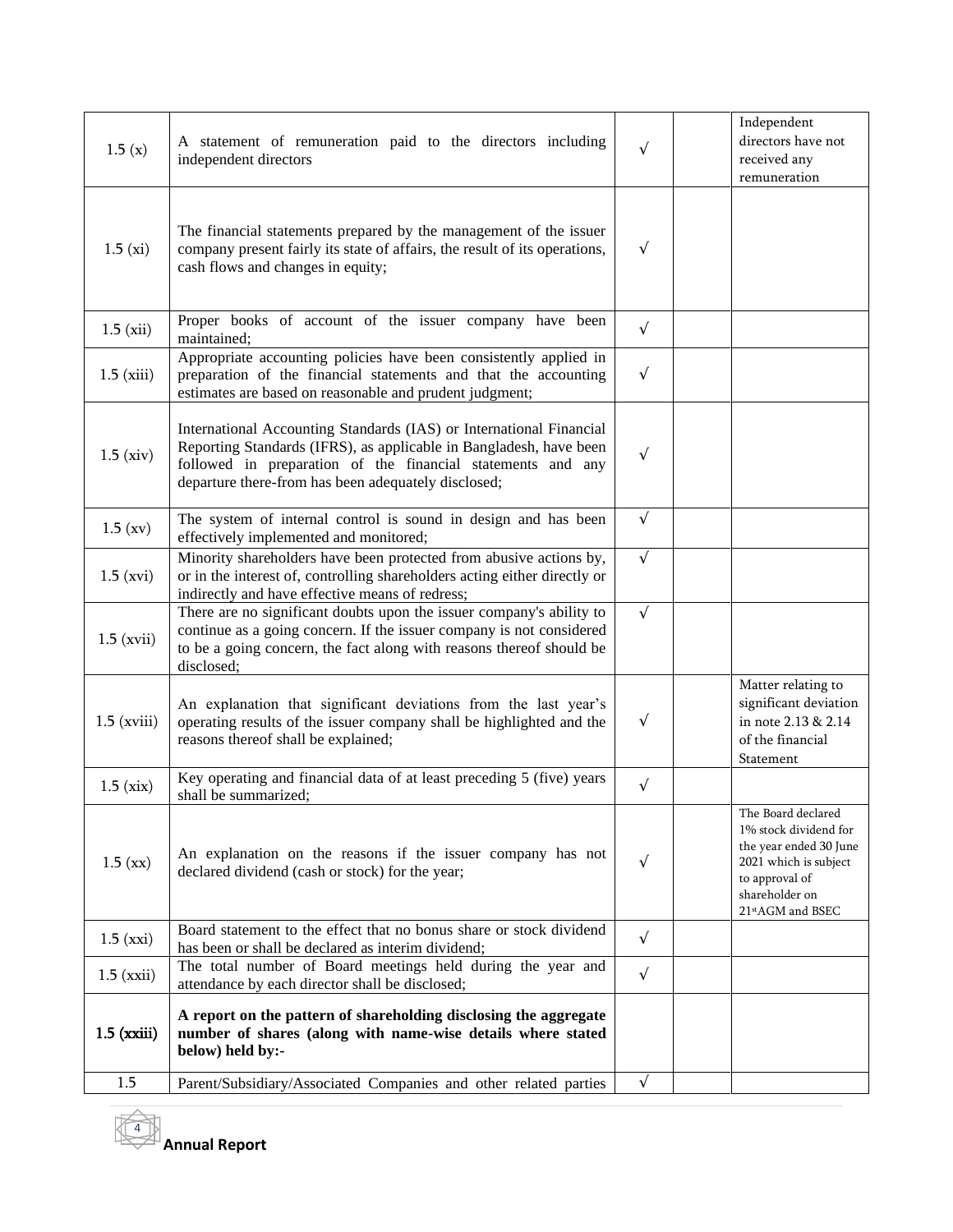| (xxiii)(a)                              | (name wise details);                                                                                                                                                                                                                          |            |  |
|-----------------------------------------|-----------------------------------------------------------------------------------------------------------------------------------------------------------------------------------------------------------------------------------------------|------------|--|
| 1.5<br>(xxiii)(b)                       | Directors, Chief Executive Officer, Company Secretary, Chief<br>Financial Officer, Head of Internal Audit and their spouses and<br>minor children (name wise details);                                                                        | $\sqrt{ }$ |  |
| 1.5<br>(xxiii)(c)                       | Executives;                                                                                                                                                                                                                                   | $\sqrt{ }$ |  |
| 1.5<br>(xxiii)(d)                       | Shareholders holding ten percent (10%) or more voting interest in<br>the company (name wise details);                                                                                                                                         | $\sqrt{ }$ |  |
| $1.5$ ( $\bar{x}$ $\bar{x}$ $\bar{y}$ ) | In case of the appointment/re-appointment of a director the company<br>shall disclose the following information to the shareholders:                                                                                                          |            |  |
| 1.5<br>(xxiv)(a)                        | A brief resume of the director;                                                                                                                                                                                                               | $\sqrt{ }$ |  |
| 1.5<br>(xxiv)(b)                        | Nature of his/her expertise in specific functional areas;                                                                                                                                                                                     | $\sqrt{ }$ |  |
| 1.5<br>(xxiv)(c)                        | Names of companies in which the person also holds the directorship<br>and the membership of committees of the board;                                                                                                                          | $\sqrt{ }$ |  |
| $1.5$ (xxv)                             | A Management's Discussion and Analysis signed by CEO or<br>MD presenting detailed analysis of the company's position and<br>operations along with a brief discussion of changes in the<br>financial statements, among others, focusing on:    |            |  |
| 1.5<br>(xxv)(a)                         | Accounting policies and estimation for preparation of financial<br>statements;                                                                                                                                                                | $\sqrt{ }$ |  |
| 1.5<br>(xxv)(b)                         | Changes in accounting policies and estimation, if any, clearly<br>describing the effect on financial performance and financial position<br>as well as cash flows in absolute figure for such changes;                                         | $\sqrt{ }$ |  |
| 1.5<br>(xxy)(c)                         | Comparative analysis (including effects of inflation) of financial<br>performance or<br>results and financial position as well as cash flows for current<br>financial year with<br>immediate preceding five years explaining reasons thereof; | $\sqrt{ }$ |  |
| 1.5<br>(xxv)(d)                         | Compare such financial performance or results and financial<br>position as well as cash flows with the peer industry scenario;                                                                                                                | $\sqrt{ }$ |  |
| 1.5<br>(xxv)(e)                         | The financial and economic scenario of the country and the globe;                                                                                                                                                                             | $\sqrt{ }$ |  |
| 1.5<br>(xxv)(f)                         | Risks and concerns issues related to the financial statements,<br>explaining such risk and concerns mitigation plan of the company;                                                                                                           | $\sqrt{ }$ |  |

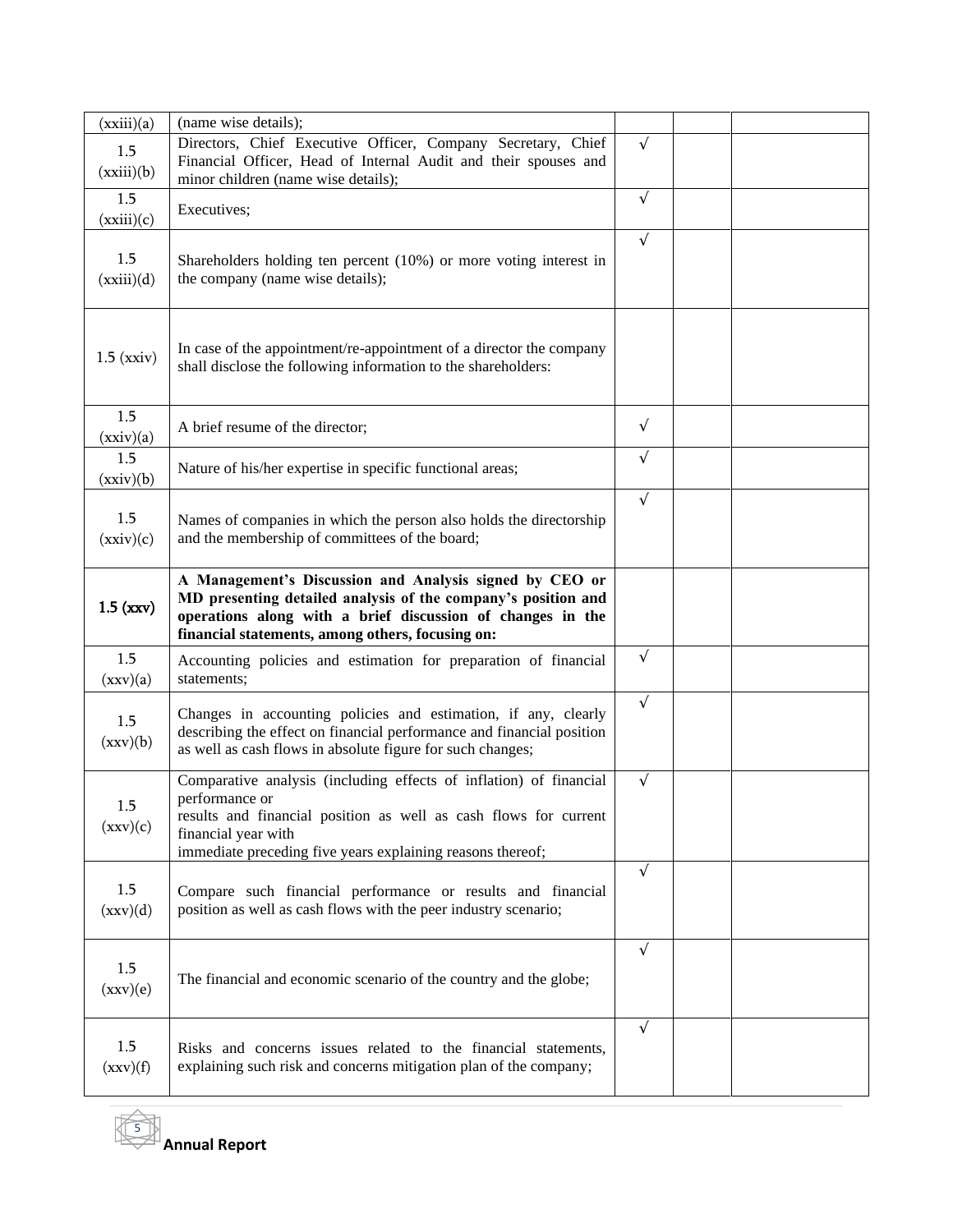| 1.5<br>(xxv)(g) | Future plan or projection or forecast for company's operation,<br>performance and financial position, with justification thereof, i.e.,<br>actual position shall be explained to the shareholders in the next<br>AGM;                                                                                                                                                     | $\sqrt{}$  |     |
|-----------------|---------------------------------------------------------------------------------------------------------------------------------------------------------------------------------------------------------------------------------------------------------------------------------------------------------------------------------------------------------------------------|------------|-----|
| $1.5$ (xxvi)    | Declaration or certification by the CEO and the CFO to the Board as<br>required under condition No. 3(3) shall be disclosed as per<br>Annexure-A;                                                                                                                                                                                                                         | $\sqrt{ }$ |     |
| $1.5$ (xxvii)   | The report as well as certificate regarding compliance of conditions<br>of this Code as required under condition No. 9 shall be disclosed as<br>per Annexure-B and Annexure-C.                                                                                                                                                                                            | $\sqrt{ }$ |     |
| 1.6             | <b>Meetings of the Board of Directors</b>                                                                                                                                                                                                                                                                                                                                 |            |     |
|                 | The company shall conduct its Board meetings and record the<br>minutes of the meetings as well as keep required books and records<br>in line with the provisions of the relevant Bangladesh Secretarial<br>Standards (BSS) as adopted by the Institute of Chartered Secretaries<br>of Bangladesh (ICSB).                                                                  | $\sqrt{ }$ |     |
| 1.7             | Code of Conduct for the Chairperson, other Board members<br>and Chief Executive Officer                                                                                                                                                                                                                                                                                   |            |     |
| 1.7(a)          | The Board shall lay down a code of conduct, based on the<br>recommendation of the Nomination and Remuneration Committee<br>(NRC) at condition No. 6, for the Chairperson of the Board, other<br>board members and Chief Executive Officer of the company;                                                                                                                 | $\sqrt{ }$ |     |
| 1.7(b)          | The code of conduct as determined by the NRC shall be posted on<br>the website of the company including, among others, prudent<br>conduct and behavior; confidentiality; conflict of interest;<br>compliance with laws, rules and regulations; prohibition of insider<br>trading; relationship with environment, employees, customers and<br>suppliers; and independency. | $\sqrt{ }$ |     |
| $\mathbf 2$     | <b>Governance of Board of Directors of Subsidiary Company</b>                                                                                                                                                                                                                                                                                                             |            |     |
| 2(a)            | Provisions relating to the composition of the Board of the holding<br>company shall be made applicable to the composition of the Board<br>of the subsidiary company;                                                                                                                                                                                                      |            | N/A |
| 2(b)            | At least 1 (one) independent director on the Board of the holding<br>company shall be a director on the Board of the subsidiary<br>company;                                                                                                                                                                                                                               |            | N/A |
| 2(c)            | The minutes of the Board meeting of the subsidiary company shall<br>be placed for<br>review at the following Board meeting of the holding company;                                                                                                                                                                                                                        |            | N/A |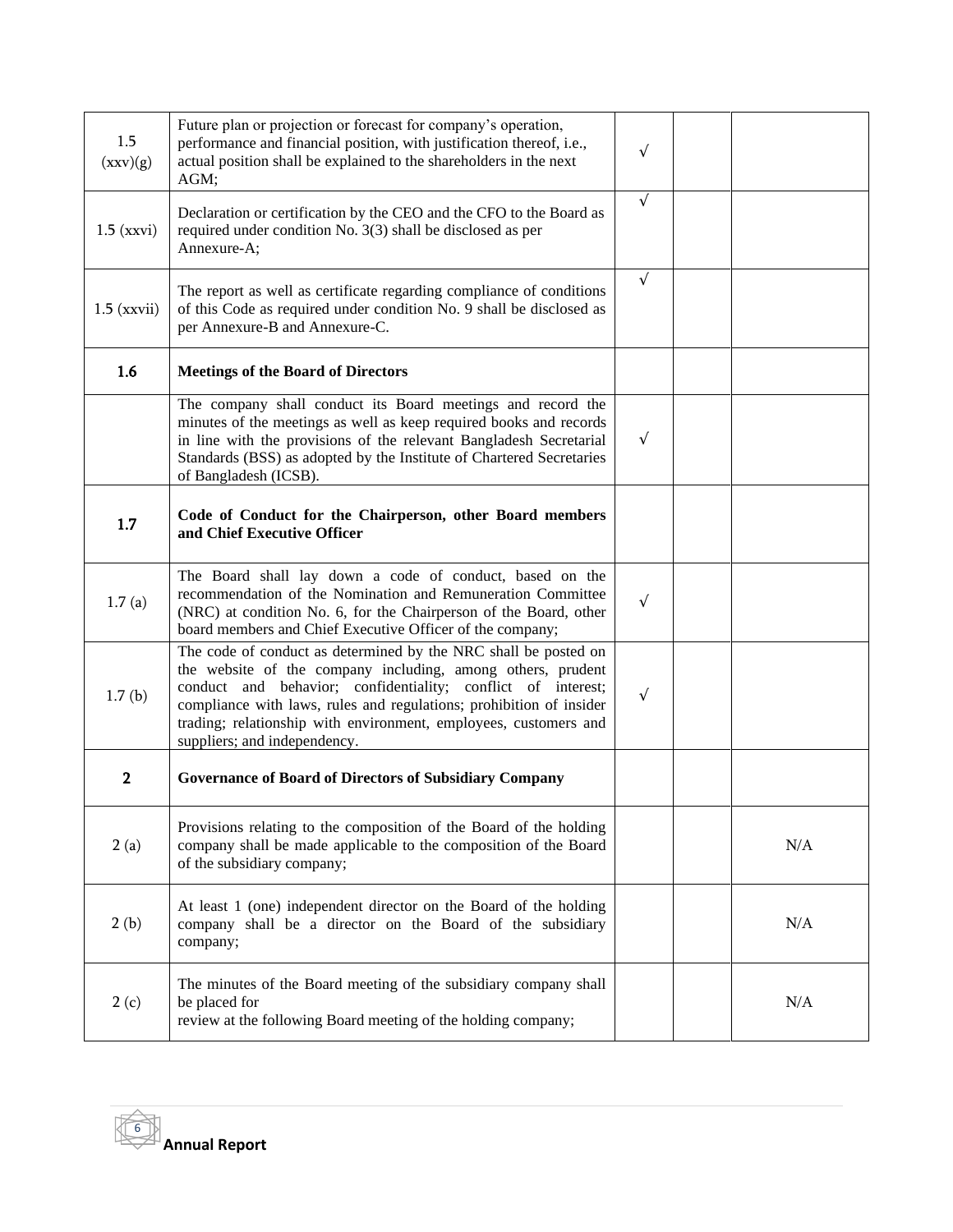| 2(d)          | The minutes of the respective Board meeting of the holding<br>company shall state that they have reviewed the affairs of the<br>subsidiary company also;                                                                                                                                                         |            | N/A |
|---------------|------------------------------------------------------------------------------------------------------------------------------------------------------------------------------------------------------------------------------------------------------------------------------------------------------------------|------------|-----|
| 2(e)          | The Audit Committee of the holding company shall also review the<br>financial Statements, in particular the investments made by the<br>subsidiary company.                                                                                                                                                       |            | N/A |
| 3             | Managing Director (MD) or Chief Executive Officer (CEO),<br>Chief Financial Officer (CFO), Head of Internal Audit and<br>Compliance (HIAC) and Company Secretary (CS).-                                                                                                                                          |            |     |
| 3.1           | <b>Appointment</b>                                                                                                                                                                                                                                                                                               |            |     |
| 3.1(a)        | The Board shall appoint a Managing Director (MD) or Chief<br>Executive Officer (CEO), a Company Secretary (CS), a Chief<br>Financial Officer (CFO) and a Head of Internal Audit and<br>Compliance (HIAC);                                                                                                        | $\sqrt{ }$ |     |
| 3.1(b)        | The positions of the Managing Director (MD) or Chief Executive<br>Officer (CEO),<br>Company Secretary (CS), Chief Financial Officer (CFO) and Head<br>of Internal Audit and Compliance (HIAC) shall be filled by different<br>individuals;                                                                       | $\sqrt{ }$ |     |
| 3.1 $(c)$     | The MD or CEO, CS, CFO and HIAC of a listed company shall not<br>hold any executive position in any other company at the same time;                                                                                                                                                                              | $\sqrt{ }$ |     |
| 3.1(d)        | The Board shall clearly define respective roles, responsibilities and<br>duties of the CFO, the HIAC and the CS;                                                                                                                                                                                                 | $\sqrt{ }$ |     |
| 3.1(e)        | The MD or CEO, CS, CFO and HIAC shall not be removed from<br>their position without approval of the Board as well as immediate<br>dissemination to the Commission and stock exchange(s).                                                                                                                         | $\sqrt{ }$ |     |
| 3.2           | <b>Requirement to attend the Board Meetings</b>                                                                                                                                                                                                                                                                  |            |     |
|               | The MD or CEO, CS, CFO and HIAC of the companies shall attend<br>the meetings of the Board of Directors provided that the CS, CFO<br>and /or the HIAC shall not attend such part of a meeting of the<br>Board of Directors which involves consideration of an agenda item<br>relating of their personal matters. | $\sqrt{ }$ |     |
| 3.3           | Duties of Managing Director (MD) or Chief Executive Officer<br>(CEO) and Chief Financial Officer (CFO)                                                                                                                                                                                                           |            |     |
| 3.3(a)        | The MD or CEO and CFO have reviewed financial statements for<br>the year to the best of their knowledge and belief;                                                                                                                                                                                              | $\sqrt{ }$ |     |
| 3.3(a)(i)     | These statements do not contain any materially untrue statement or<br>omit any material fact or contain statements that might be<br>misleading;                                                                                                                                                                  | $\sqrt{ }$ |     |
| $3.3$ (a)(ii) | These statements together present a true and fair view of the<br>company's affairs and are in compliance with existing accounting<br>standards and applicable laws;                                                                                                                                              | $\sqrt{ }$ |     |
| 3.3(b)        | This is also certified that no transactions entered into by the<br>company during the year which are fraudulent, illegal or in violation<br>of the code of conduct for the company's Board or its members;                                                                                                       | $\sqrt{ }$ |     |
| 3.3(c)        | The certification of the MD or CEO and CFO shall be disclosed in<br>the Annual Report.                                                                                                                                                                                                                           | $\sqrt{ }$ |     |
| 4             | <b>Board of Directors' Committee</b>                                                                                                                                                                                                                                                                             |            |     |
|               | For ensuring good governance in the company, the Board shall have<br>at least following subcommittees:                                                                                                                                                                                                           |            |     |

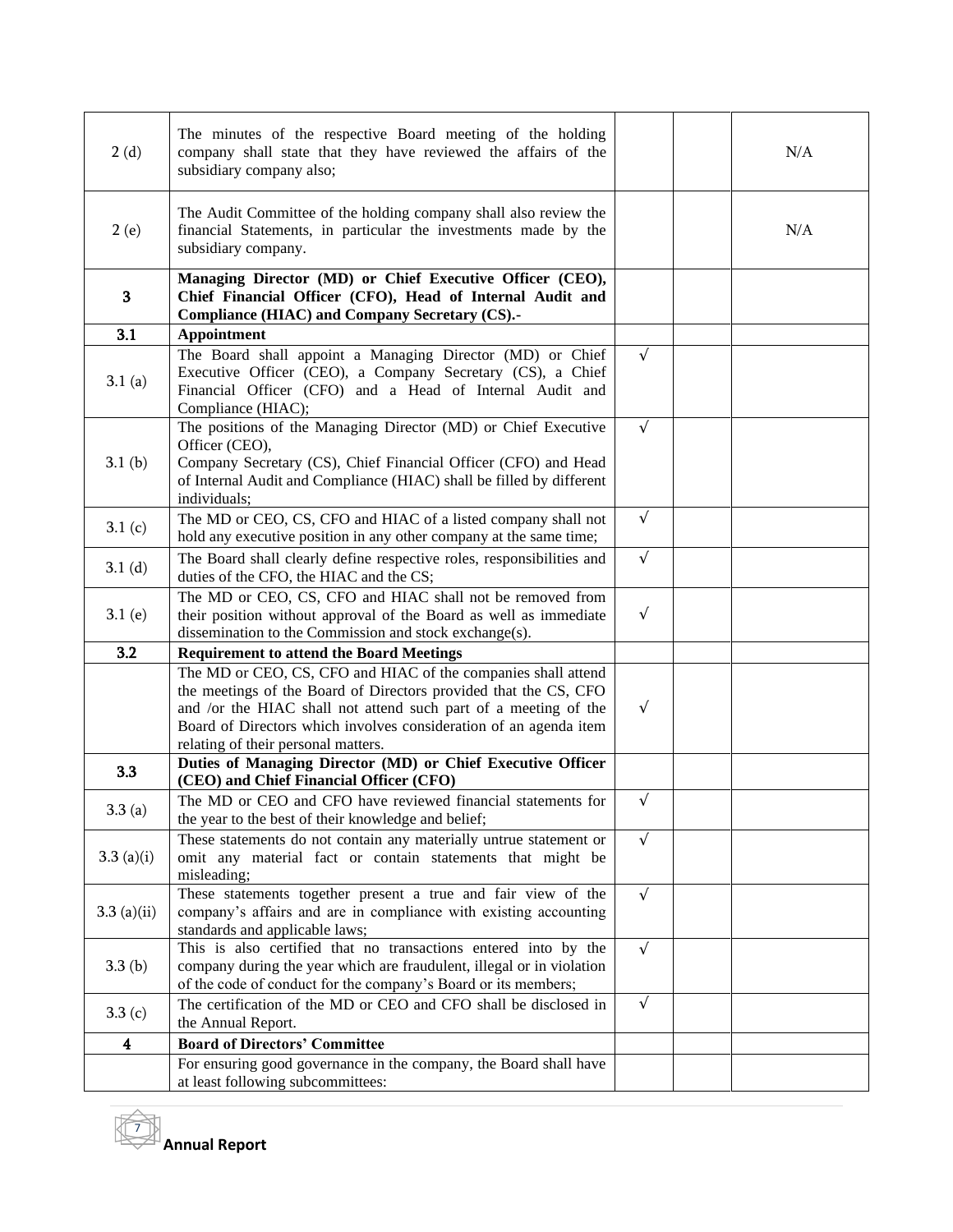| 4(i)      | Audit Committee;                                                                                                                                                                                                                                                                                                                                                                                                                                                                                                                                                                              | $\sqrt{}$  |                           |
|-----------|-----------------------------------------------------------------------------------------------------------------------------------------------------------------------------------------------------------------------------------------------------------------------------------------------------------------------------------------------------------------------------------------------------------------------------------------------------------------------------------------------------------------------------------------------------------------------------------------------|------------|---------------------------|
| 4(i)      | Nomination and Remuneration Committee;                                                                                                                                                                                                                                                                                                                                                                                                                                                                                                                                                        | $\sqrt{ }$ |                           |
| 5.        | <b>Audit Committee</b>                                                                                                                                                                                                                                                                                                                                                                                                                                                                                                                                                                        |            |                           |
| 5.1       | <b>Responsibility to the Board of Directors</b>                                                                                                                                                                                                                                                                                                                                                                                                                                                                                                                                               |            |                           |
| 5.1 $(a)$ | The company shall have an Audit Committee as a sub-committee of<br>the Board of Directors;                                                                                                                                                                                                                                                                                                                                                                                                                                                                                                    | $\sqrt{ }$ |                           |
| 5.1 $(b)$ | The Audit Committee shall assist the Board of Directors in ensuring<br>that the financial statements reflect true and fair view of the state of<br>affairs of the company and in ensuring a good monitoring system<br>within the business;                                                                                                                                                                                                                                                                                                                                                    | $\sqrt{ }$ |                           |
| 5.1 (c)   | The Audit Committee shall be responsible to the Board of Directors.<br>The duties of the Audit Committee shall be clearly set forth in<br>writing.                                                                                                                                                                                                                                                                                                                                                                                                                                            | $\sqrt{ }$ |                           |
| 5.2       | <b>Constitution of Audit Committee</b>                                                                                                                                                                                                                                                                                                                                                                                                                                                                                                                                                        |            |                           |
| 5.2(a)    | The Audit Committee shall be composed of at least 3 (three)<br>members;                                                                                                                                                                                                                                                                                                                                                                                                                                                                                                                       | $\sqrt{ }$ |                           |
| 5.2 $(b)$ | The Board of Directors shall appoint members of the Audit<br>Committee who shall be directors of the company and shall include<br>at least 1 (one) independent director;                                                                                                                                                                                                                                                                                                                                                                                                                      | $\sqrt{ }$ |                           |
| 5.2 $(c)$ | All members of the audit committee should be "financially literate"<br>and at least 1 (one) member shall have accounting or related<br>financial management background and 10 (ten) years of such<br>experience;                                                                                                                                                                                                                                                                                                                                                                              | $\sqrt{ }$ |                           |
| 5.2(d)    | When the term of service of the Committee members expires or<br>there is any circumstance causing any Committee member to be<br>unable to hold office until expiration of the term of service, thus<br>making the number of the Committee members to be lower than the<br>prescribed number of 3 (three) persons, the Board of Directors shall<br>appoint the new Committee member(s) to fill up the vacancy(ies)<br>immediately or not later than 1 (one) month from the date of<br>vacancy(ies) in the Committee to ensure continuity of the<br>performance of work of the Audit Committee; |            | No such incident<br>arose |
| 5.2(e)    | The company secretary shall act as the secretary of the Committee;                                                                                                                                                                                                                                                                                                                                                                                                                                                                                                                            | $\sqrt{ }$ |                           |
| 5.2 $(f)$ | The quorum of the Audit Committee meeting shall not constitute<br>without at least 1 (one) independent director.                                                                                                                                                                                                                                                                                                                                                                                                                                                                              | $\sqrt{ }$ |                           |
| 5.3       | <b>Chairman of the Audit Committee</b>                                                                                                                                                                                                                                                                                                                                                                                                                                                                                                                                                        |            |                           |
| 5.3(a)    | The Board of Directors shall select 1 (one) member of the Audit<br>Committee to be Chairman of the Audit Committee, who shall be an<br>independent director;                                                                                                                                                                                                                                                                                                                                                                                                                                  | $\sqrt{ }$ |                           |
| 5.3 $(b)$ | The quorum of the meeting of the Audit Committee shall be<br>constituted in presence of either two members or two third of the<br>members of the Audit Committee, whichever is higher, where<br>presence of an independent director is a must.                                                                                                                                                                                                                                                                                                                                                |            | No such incident<br>arose |

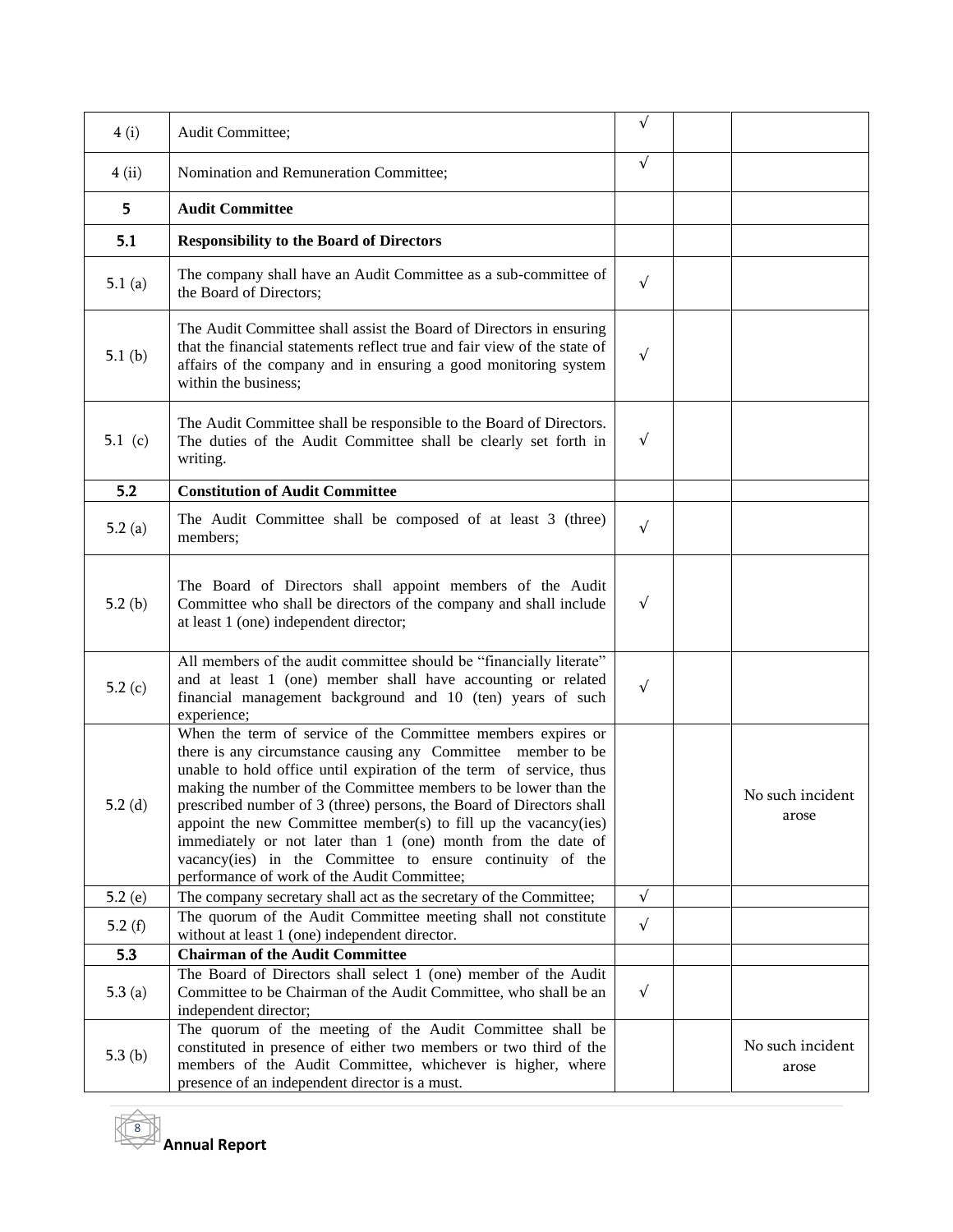| 5.3 $(c)$ | Chairman of the audit committee shall remain present in the Annual<br>General Meeting (AGM).                                                                                                                                                                | $\sqrt{ }$ |     |
|-----------|-------------------------------------------------------------------------------------------------------------------------------------------------------------------------------------------------------------------------------------------------------------|------------|-----|
| 5.4       | <b>Meeting of the Audit Committee</b>                                                                                                                                                                                                                       |            |     |
| 5.4(a)    | The Audit Committee shall conduct at least its four meetings in a<br>financial year;                                                                                                                                                                        | $\sqrt{ }$ |     |
| 5.4(b)    | The quorum of the meeting of the Audit Committee shall be<br>constituted in presence of either two members or two third of the<br>members of the Audit Committee, whichever is higher, where<br>presence of an independent director is a must.              | $\sqrt{ }$ |     |
| 5.5       | Role of Audit Committee shall include the following:                                                                                                                                                                                                        |            |     |
| 5.5(a)    | Oversee the financial reporting process;                                                                                                                                                                                                                    | $\sqrt{ }$ |     |
| 5.5 $(b)$ | Monitor choice of accounting policies and principles;                                                                                                                                                                                                       | $\sqrt{}$  |     |
| 5.5 $(c)$ | Monitor Internal Audit and Compliance process to ensure that it is<br>adequately resourced, including approval of the Internal Audit and<br>Compliance Plan and review of the Internal Audit and Compliance<br>Report;                                      | $\sqrt{ }$ |     |
| 5.5 $(d)$ | Oversee hiring and performance of external auditors;                                                                                                                                                                                                        | $\sqrt{}$  |     |
| 5.5 $(e)$ | Hold meeting with the external or statutory auditors for review of<br>the annual financial statements before submission to the Board for<br>approval or adoption;                                                                                           | $\sqrt{ }$ |     |
| 5.5 $(f)$ | Review along with the management, the annual financial statements<br>before submission to the board for approval;                                                                                                                                           | $\sqrt{ }$ |     |
| 5.5(g)    | Review along with the management, the quarterly and half yearly<br>financial statements before submission to the board for approval;                                                                                                                        | $\sqrt{ }$ |     |
| 5.5(h)    | Review the adequacy of internal audit function;                                                                                                                                                                                                             | $\sqrt{ }$ |     |
| 5.5 $(i)$ | Review the Management's Discussion and Analysis before<br>disclosing in the<br>Annual Report;                                                                                                                                                               | $\sqrt{}$  |     |
| 5.5 $(j)$ | Review statement of significant related party transactions submitted<br>by the management;                                                                                                                                                                  | $\sqrt{ }$ |     |
| 5.5(k)    | Review Management Letters/ Letter of Internal Control weakness<br>issued by statutory auditors;                                                                                                                                                             | $\sqrt{ }$ |     |
| 5.5(l)    | Oversee the determination of audit fees based on scope and<br>magnitude, level of<br>expertise deployed and time required for effective audit and evaluate<br>the performance of external auditors;                                                         | $\sqrt{}$  |     |
| 5.5(m)    | Oversee whether the proceeds raised through Initial Public Offering<br>(IPO) or Repeat Public Offering (RPO) or Rights Share Offer have<br>been utilized as per the purposes stated in relevant offer document<br>or prospectus approved by the Commission: | ÷          | N/A |
| 5.6       | <b>Reporting of the Audit Committee</b>                                                                                                                                                                                                                     |            |     |
| 5.6 $(a)$ | <b>Reporting to the Board of Directors</b>                                                                                                                                                                                                                  |            |     |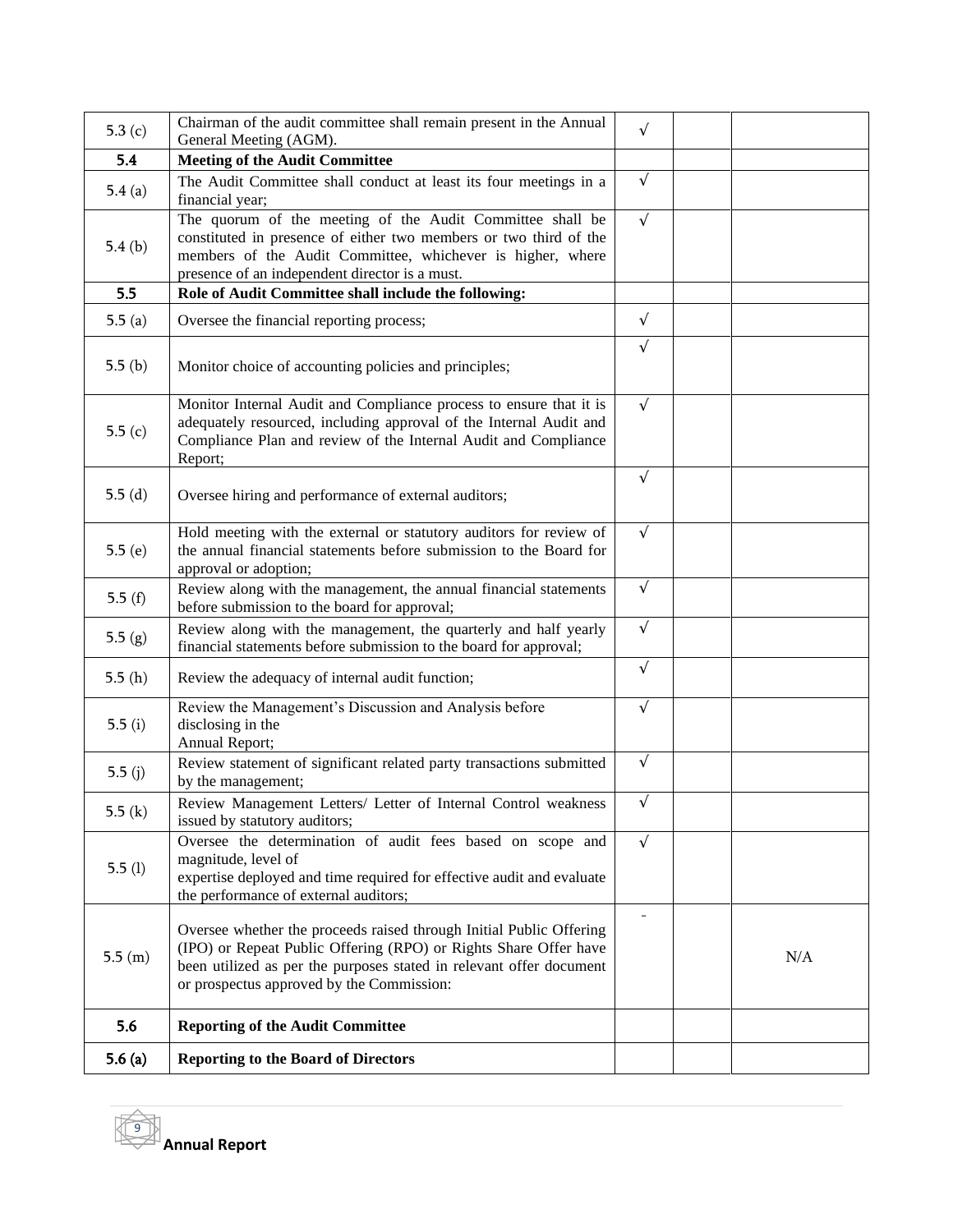| 5.6 $(a)(i)$         | The Audit Committee shall report on its activities to the Board of<br>Directors.                                                                                                                                                                                                                                                                                                                                                                                                                                                                                                                                                                           | $\sqrt{ }$ |                           |  |
|----------------------|------------------------------------------------------------------------------------------------------------------------------------------------------------------------------------------------------------------------------------------------------------------------------------------------------------------------------------------------------------------------------------------------------------------------------------------------------------------------------------------------------------------------------------------------------------------------------------------------------------------------------------------------------------|------------|---------------------------|--|
| 5.6 $(a)(ii)$        | The Audit committee shall immediately report to the Board of<br>Directors on the following findings, if any;                                                                                                                                                                                                                                                                                                                                                                                                                                                                                                                                               |            |                           |  |
| 5.6<br>(a)(ii)(a)    | Report on conflicts of interests;                                                                                                                                                                                                                                                                                                                                                                                                                                                                                                                                                                                                                          |            | No such incident<br>arose |  |
| 5.6 $(a)$<br>(ii)(b) | Suspected or presumed fraud or irregularity or material defect in the<br>internal control system;                                                                                                                                                                                                                                                                                                                                                                                                                                                                                                                                                          |            | No such incident<br>arose |  |
| 5.6 $(a)$<br>(ii)(c) | Suspected infringement of laws, including securities related laws,<br>rules and regulations; and                                                                                                                                                                                                                                                                                                                                                                                                                                                                                                                                                           |            | No such incident<br>arose |  |
| 5.6 $(a)$<br>(ii)(d) | Any other matter which shall be disclosed to the Board of Directors<br>immediately                                                                                                                                                                                                                                                                                                                                                                                                                                                                                                                                                                         |            | No such incident<br>arose |  |
| 5.6 $(b)$            | <b>Reporting to the Authorities</b>                                                                                                                                                                                                                                                                                                                                                                                                                                                                                                                                                                                                                        |            |                           |  |
|                      | If the Audit Committee has reported to the Board of Directors about<br>anything which has material impact on the financial condition and<br>results of operation and has discussed with the Board of Directors<br>and the management that any rectification is necessary and if the<br>Audit Committee finds that such rectification has been unreasonably<br>ignored, the Audit Committee shall report such finding to the<br>Commission, upon reporting of such matters to the Board of<br>Directors for three times or completion of a period of 6 (six) months<br>from the date of first reporting to the Board of Directors, whichever<br>is earlier. |            | No such incident<br>arose |  |
| 5.7                  | Reporting to the Shareholders and General Investors                                                                                                                                                                                                                                                                                                                                                                                                                                                                                                                                                                                                        |            |                           |  |
|                      | Report on activities carried out by Audit Committee, including any<br>report made to the Board of Directors under condition $5(6)(a)(ii)$<br>above during the year shall be signed by the Chairman of the Audit<br>Committee and disclosed in the annual report of the issuer company.                                                                                                                                                                                                                                                                                                                                                                     | $\sqrt{}$  |                           |  |
| 6                    | <b>Nomination and Remuneration Committee (NRC)</b>                                                                                                                                                                                                                                                                                                                                                                                                                                                                                                                                                                                                         |            |                           |  |
| 6.1                  | <b>Responsibility to the Board of Directors</b>                                                                                                                                                                                                                                                                                                                                                                                                                                                                                                                                                                                                            |            |                           |  |
| 6.1(a)               | The company shall have a Nomination and Remuneration<br>Committee (NRC) as a subcommittee of the Board;                                                                                                                                                                                                                                                                                                                                                                                                                                                                                                                                                    | $\sqrt{ }$ |                           |  |
| 6.1(b)               | The NRC shall assist the Board in formulation of the nomination<br>criteria or policy for determining qualifications, positive attributes,<br>experiences and independence of directors and top level executive<br>as well as a policy for formal process of considering remuneration<br>of directors, top level executive;                                                                                                                                                                                                                                                                                                                                | $\sqrt{ }$ |                           |  |
| 6.1(c)               | The Terms of Reference (ToR) of the NRC shall be clearly set forth<br>in writing covering the areas stated at the condition No. $6(5)(b)$ .                                                                                                                                                                                                                                                                                                                                                                                                                                                                                                                | $\sqrt{ }$ |                           |  |
| 6.2                  | <b>Constitution of the NRC</b>                                                                                                                                                                                                                                                                                                                                                                                                                                                                                                                                                                                                                             |            |                           |  |
| 6.2(a)               | The Committee shall comprise of at least three members including<br>an independent                                                                                                                                                                                                                                                                                                                                                                                                                                                                                                                                                                         | $\sqrt{ }$ |                           |  |

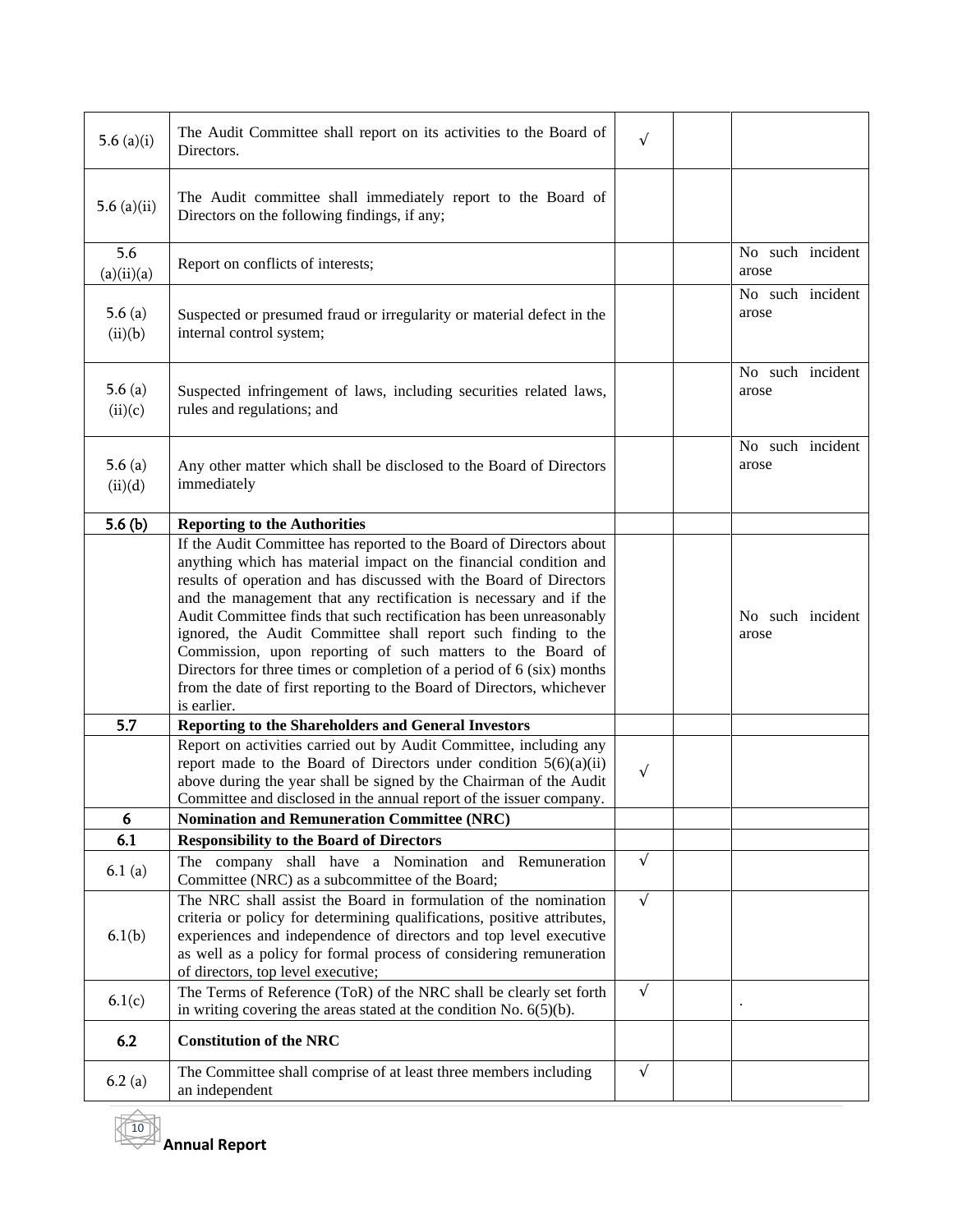|           | director;                                                                                                                                                                                                                                                                                                                            |            |                                     |
|-----------|--------------------------------------------------------------------------------------------------------------------------------------------------------------------------------------------------------------------------------------------------------------------------------------------------------------------------------------|------------|-------------------------------------|
| 6.2(b)    | All members of the Committee shall be non-executive directors;                                                                                                                                                                                                                                                                       | $\sqrt{ }$ |                                     |
| 6.2 $(c)$ | Members of the Committee shall be nominated and appointed by the<br>Board;                                                                                                                                                                                                                                                           | $\sqrt{ }$ |                                     |
| $6.2$ (d) | The Board shall have authority to remove and appoint any member<br>of the<br>Committee;                                                                                                                                                                                                                                              | $\sqrt{ }$ |                                     |
| 6.2(e)    | In case of death, resignation, disqualification, or removal of any<br>member of the Committee, the board shall fill the vacancy within<br>180 (one hundred eighty) days of occurring such vacancy in the<br>Committee;                                                                                                               |            | No such incident<br>arose           |
| 6.2 $(f)$ | The Chairperson of the Committee may appoint or co-opt any<br>external expert and/or member(s) of staff to the Committee as<br>advisor who shall be non-voting member, if the Chairperson feels<br>that advice or suggestion from such external expert and/or<br>member(s) of staff shall be required or valuable for the Committee; |            | No such incident<br>arose           |
| 6.2(g)    | The company secretary shall act as the secretary of the Committee;                                                                                                                                                                                                                                                                   | $\sqrt{ }$ |                                     |
| 6.2(h)    | The quorum of the NRC meeting shall not constitute without<br>attendance of at least an independent director;                                                                                                                                                                                                                        | $\sqrt{ }$ |                                     |
| 6.2(i)    | No member of the NRC shall receive any remuneration for any<br>advisory role or otherwise, other than Director's fees or honorarium<br>from the company;                                                                                                                                                                             | $\sqrt{ }$ |                                     |
| 6.3       | <b>Chairperson of the NRC</b>                                                                                                                                                                                                                                                                                                        |            |                                     |
| 6.3(a)    | The Board shall select 1 (one) member of the NRC to be<br>Chairperson of the Committee, who shall be an independent<br>director;                                                                                                                                                                                                     | $\sqrt{ }$ |                                     |
| 6.3(b)    | In the absence of the Chairperson of the NRC, the remaining<br>members may elect one of themselves as Chairperson for that<br>particular meeting, the reason of absence of the regular Chairperson<br>shall be duly recorded in the minutes;                                                                                         |            | No such incident<br>arose           |
| 6.3(c)    | The Chairperson of the NRC shall attend the annual general meeting<br>(AGM) to answer the queries of the shareholders.                                                                                                                                                                                                               | $\sqrt{ }$ |                                     |
| 6.4       | <b>Meeting of the NRC</b>                                                                                                                                                                                                                                                                                                            |            |                                     |
|           | The company will comply all related codes of this conditions within stipulated time.                                                                                                                                                                                                                                                 |            |                                     |
| 6.4(a)    | The NRC shall conduct at least one meeting in a financial year;                                                                                                                                                                                                                                                                      | $\sqrt{}$  |                                     |
| 6.4(b)    | The Chairperson of the NRC may convene any emergency meeting<br>upon request by any member of the NRC;                                                                                                                                                                                                                               |            | No<br>emergency<br>meeting conveyed |
| 6.4(c)    | The quorum of the meeting of the NRC shall be constituted in<br>presence of either two members or two third of the members of the<br>Committee, whichever is higher, where presence of an independent<br>director is must as required under condition No. $6(2)(h)$ ;                                                                | $\sqrt{ }$ |                                     |
| 6.4(d)    | The proceedings of each meeting of the NRC shall duly be recorded<br>in the minutes and such minutes shall be confirmed in the next<br>meeting of the NRC.                                                                                                                                                                           | $\sqrt{ }$ |                                     |
| 6.5       | Role of the NRC                                                                                                                                                                                                                                                                                                                      |            |                                     |
|           | The company will comply all related codes of this conditions within stipulated time                                                                                                                                                                                                                                                  |            |                                     |
| 6.5(a)    | NRC shall be independent and accountable to the Board and<br>shareholders;                                                                                                                                                                                                                                                           | $\sqrt{ }$ |                                     |
| 6.5(b)    | NRC shall oversee, among others, the following matters and make                                                                                                                                                                                                                                                                      |            |                                     |

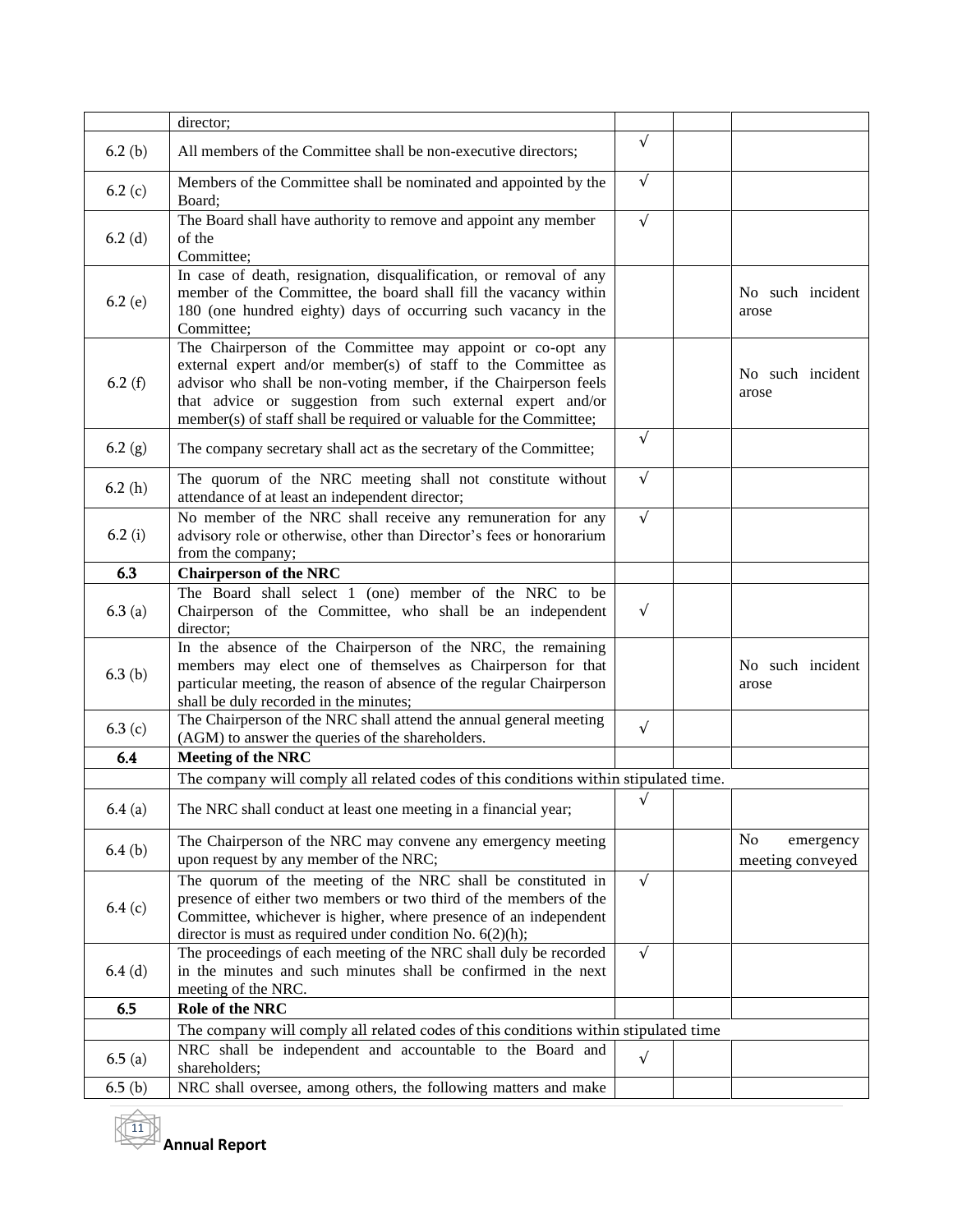|                | report with recommendation to the Board:                                                                                     |            |  |
|----------------|------------------------------------------------------------------------------------------------------------------------------|------------|--|
|                | Formulating the criteria for determining qualifications, positive                                                            |            |  |
| 6.5~(b)(i)     | attributes and independence of a director and recommend a policy to                                                          | $\sqrt{ }$ |  |
|                | the Board, considering the following:                                                                                        |            |  |
| 6.5            | The level and composition of remuneration is reasonable and                                                                  | $\sqrt{ }$ |  |
| (b)(i)(a)      | sufficient to attract, retain and motivate suitable directors to run the                                                     |            |  |
|                | company successfully;                                                                                                        |            |  |
| 6.5            | The relationship of remuneration to performance is clear and meets                                                           | $\sqrt{ }$ |  |
| (b)(i)(b)      | appropriate performance benchmarks;                                                                                          |            |  |
|                | Remuneration to directors, top level executive involves a balance                                                            | $\sqrt{ }$ |  |
| 6.5            | between fixed and incentive pay reflecting short and long-term                                                               |            |  |
| (b)(i)(c)      | performance objectives appropriate to the working of the company                                                             |            |  |
|                | and its goals;<br>Devising a policy on Board's diversity taking into consideration                                           | $\sqrt{ }$ |  |
| 6.5~(b)(ii)    | age, gender,                                                                                                                 |            |  |
|                | experience, ethnicity, educational background and nationality;                                                               |            |  |
|                | Identifying persons who are qualified to become directors and who                                                            | $\sqrt{}$  |  |
|                | may be appointed in top level executive position in accordance with                                                          |            |  |
| $6.5$ (b)(iii) | the criteria laid down, and recommend their appointment and                                                                  |            |  |
|                | removal to the Board;                                                                                                        |            |  |
|                | Formulating the criteria for evaluation of performance of                                                                    | $\sqrt{ }$ |  |
| 6.5~(b)(iv)    | independent directors and the Board;                                                                                         |            |  |
|                |                                                                                                                              | $\sqrt{ }$ |  |
| 6.5~(b)(v)     | Identifying the company's needs for employees at different levels;                                                           |            |  |
|                | Developing, recommending and reviewing annually the company's                                                                | $\sqrt{ }$ |  |
| 6.5~(b)(vi)    | human resources and training policies;                                                                                       |            |  |
|                | The company shall disclose the nomination and remuneration policy                                                            | $\sqrt{ }$ |  |
|                |                                                                                                                              |            |  |
| 6.5(c)         | and the evaluation criteria and activities of NRC during the year at a                                                       |            |  |
|                | glance in its annual report.                                                                                                 |            |  |
| $\overline{7}$ | <b>External/Statutory Auditors.</b>                                                                                          |            |  |
|                | The issuer company shall not engage its external or statutory                                                                |            |  |
| 7.1            | auditors to perform the following services of the company, namely:-                                                          |            |  |
| 7.1(i)         | Appraisal or valuation services or fairness opinions;                                                                        | $\sqrt{ }$ |  |
| 7.1(i)         | Financial information systems design and implementation                                                                      | $\sqrt{ }$ |  |
|                | Book-keeping or other services related to the accounting records or                                                          |            |  |
| $7.1$ (iii)    | financial statements;                                                                                                        | $\sqrt{}$  |  |
| $7.1$ (iv)     | Broker-dealer services;                                                                                                      | $\sqrt{}$  |  |
| 7.1 $(v)$      | Actuarial services;                                                                                                          | $\sqrt{}$  |  |
| 7.1 (vi)       | Internal audit services or special audit services;                                                                           | $\sqrt{ }$ |  |
|                |                                                                                                                              |            |  |
|                | any service that the Audit Committee determines;                                                                             | $\sqrt{}$  |  |
| $7.1$ (vii)    |                                                                                                                              |            |  |
|                |                                                                                                                              |            |  |
|                |                                                                                                                              | $\sqrt{}$  |  |
| $7.1$ (viii)   | Audit/certification services on compliance of corporate governance<br>as required under clause (i) of condition No. $9(1)$ ; |            |  |
|                |                                                                                                                              |            |  |
|                |                                                                                                                              | $\sqrt{ }$ |  |
|                |                                                                                                                              |            |  |
| $7.1$ (ix)     | Any other service that creates conflict of interest;                                                                         |            |  |